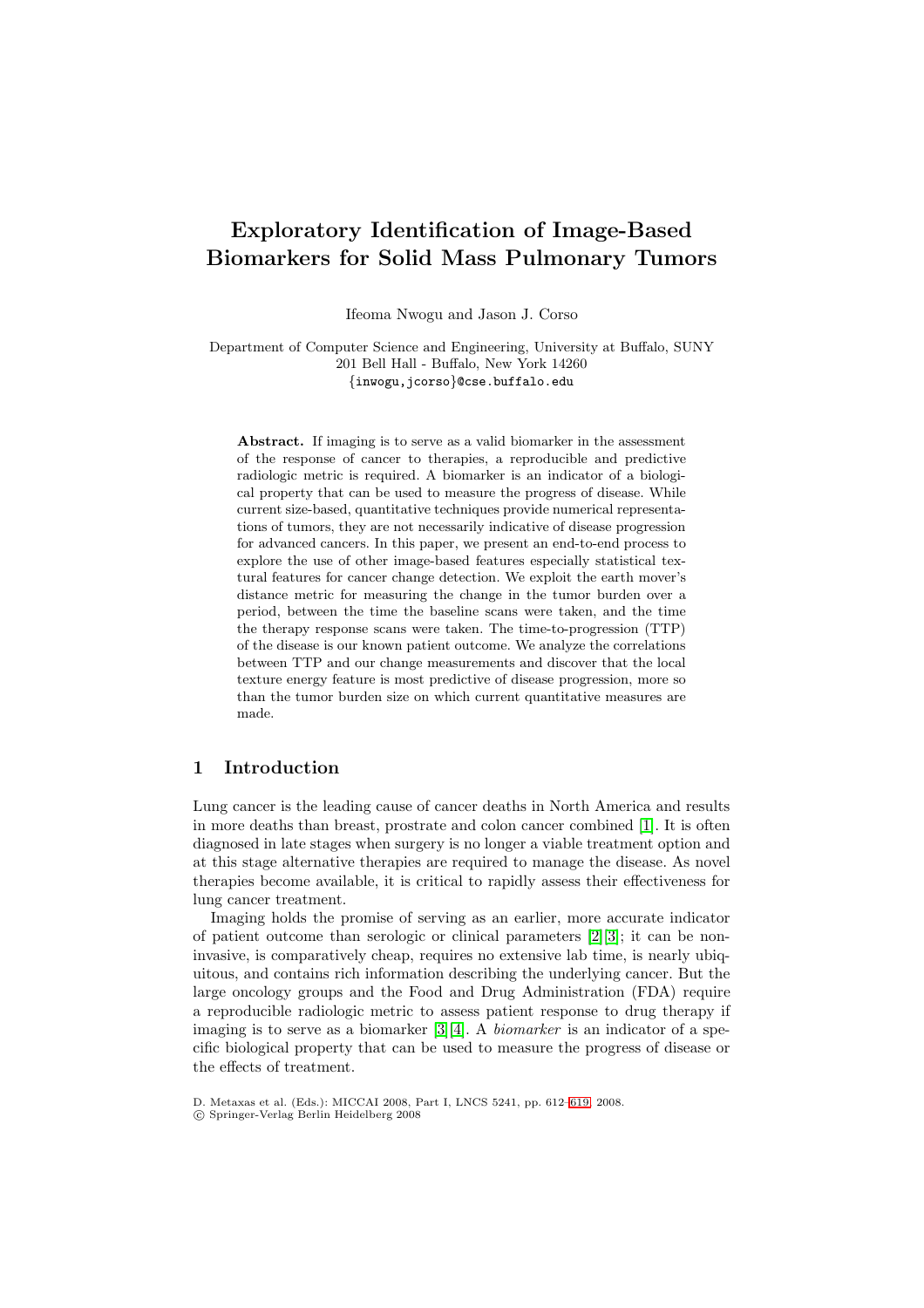The primary contribution of this study is to present an outcomes-driven process for evaluating image-based features that can potentially serve as imagebased biomarkers for quantifying and qualifying the extent of different cancers in the thoracic region. We also introduce the use of a robust method to compare tumor changes over time, and lastly, we show quantitatively that for advanced cancers, size might not be the optimal measure to assess disease progression.

The remainder of this section discusses the motivation and background of the study and section [2](#page-3-0) discusses the materials used as well as the approach taken. Section [3](#page-5-0) provides the results of our analysis as well as some observations and issues encountered during the study. Lastly, section [4](#page-7-5) discusses our conclusions and directions for future work.

### **1.1 Motivation**

CT is currently a very widely used imaging modality to assess the change in patient tumor burden. The tumor burden size is typically represented by basic quantitative values such as the two dimensional World Health Organization (WHO) [\[5\]](#page-7-6) criterion or the Response Assessment Criteria for Solid Tumors (RE-CIST) one dimensional criterion [\[6\]](#page-7-7). From a dataset of 18 patients with advanced lung cancer, based on the RECIST measurements taken by four expert clinicians, 14 of the patients were classified as having stable disease with little or no disease progression over a given period of time. Of the 14, eight of the patients did not survive for more than twelve months after their progression date. One patient was recorded as having *complete response*, where the tumor burden has significantly reduced in size, but the patient only survived for about 3 months after the follow-up date.

These figures (though not statistically significant) present a snapshot of the current state of lung cancer tumor burden quantification - expert human readers currently using only size-based qualitative measurements such as RECIST, often give inaccurate prognosis for advanced cancers. We therefore investigate the correlations of additional features (texture and size) with the patient-outcome, time-to-progression (TTP), discussed in more detail in section [2.](#page-3-0)

#### **1.2 Background and Related Past Work**

A large percentage of published computer-aided diagnosis (CAD) research is focused on detecting lung cancer, where the main focus is the detection of lung nodules. Some successful nodule detection methods are given in [\[7\]](#page-7-8), although this citation list is by no means exhaustive. In recent years, the FDA has approved several commercial CAD systems for nodule detection in the clinic and this research area appears stable today.

Typically, lung nodules are defined as pulmonary disorders less than 20mm in diameter, and are always located in the lungs away from the hilar or root of the lungs, whereas solid mass lung tumors are about 200mm or larger and can be located anywhere in the thoracic region. They can be buried in pleural effusion (fluid in the lungs), they can be located amidst blood vessels or as enlarged lymph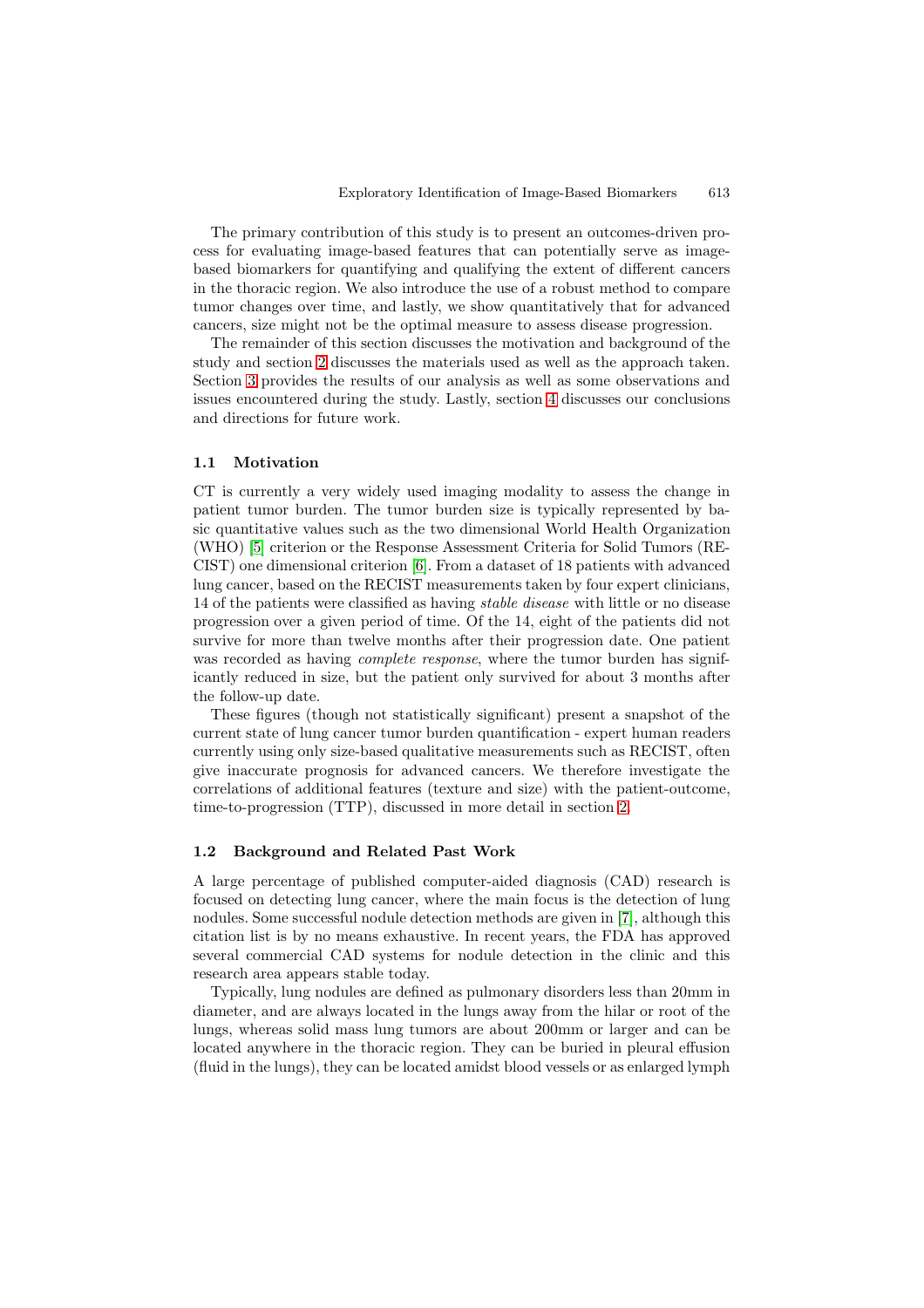

**Fig. 1.** CT slice images showing the ROI and contours of solid mass tumors in the thoracic region, highlighting the diversity in the tumor structures and locations

<span id="page-2-0"></span>nodes, or in the mediastinum, etc. as shown in Figure [1.](#page-2-0) The most important characteristics for qualifying nodules appear to be size and growth rate, whereas there are no similar clear qualifiers for solid mass tumors. Also, lung nodules are structurally distinct in the thoracic region but solid mass tumors are very structurally diverse again as seen in Figure [1.](#page-2-0)

Hence, although CAD for early detection of lung cancer via lung nodules has been studied extensively, research in developing CAD techniques for solid mass chest tumors is still in its very early stages[\[7\]](#page-7-8). We are investigating the use of size and texture-based measurement techniques for quantifying lung cancer change detection.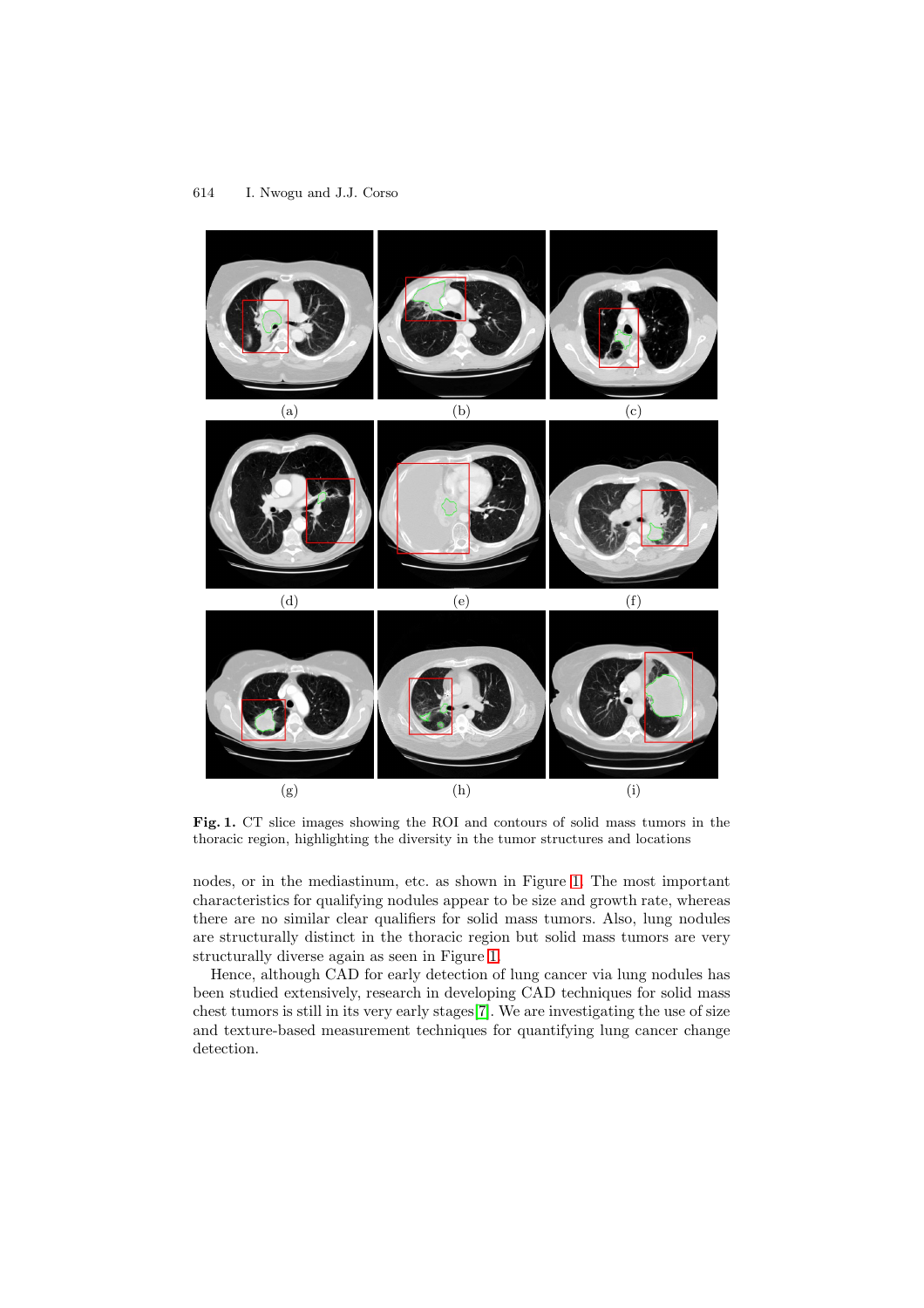# <span id="page-3-0"></span>**2 Materials and Methods**

Our data set consists of two series of CT scans from eighteen patients with advanced lung cancer. One series of scans is the baseline taken before a particular therapy is administered to the patient, and the other series, the therapy response scans, are recorded after the patients is taken off the therapy. The response dates are recorded for each patient that survived beyond the duration of the treatment and this time period is recorded as the time-to-progression (in general, TTP is recorded when the disease is shown to change significantly). Also, the extent of survival for the patients is recorded. Hence, the known patient outcomes for this study are TTP and survival. Four expert radiologists also predicted the patient responses based on RECIST measurements. We restrict our analysis, in this study, to the primary tumor in each CT scan series.

Images are acquired using the 3-D CT scanner, GE Medical System Light-Speed  $\mathbb{Q}X$  i helical, yielding 16-bit slices of 512 x 512 pixel arrays. The image values are recorded as Hounsfield Unit(HU) values, representing the densities of different human tissues. Because the tumors being investigated are very different in many of the cases (as shown in Figure [1\)](#page-2-0), both manual and automatic processes are required to isolate the tumor regions-of-interest (ROI) and demarcate the tumor contours. The localization and demarcation results are then verified by our collaborating radiologists, to ensure the tumor regions and contours agreed with their findings. Computer-assisted localization and demarcation of solid mass lung tumor regions and contours is still an open area of research, essential for developing image-based biomarkers. We hypothesize that tracking density and vasculature changes in a tumor through its exhibited texture patterns, as well as tracking changes in the tumor burden size will provide deeper insight into detecting meaningful changes in the advanced cancer over time.

### <span id="page-3-1"></span>**2.1 Preprocessing**

Since the tissue densities we are currently interested in only extend over a fairly narrow range (or window), we shift the pixel values based on a window-level setting into the interval [0, 255]. This shift is necessary not only for improved visualization, but to better perform the texture analysis. The mean density level of the window is set in such a way as to highlight tissue in the lungs as well as in the mediastinum and the width of the window affects the contrast of the resulting images. All CT slice images displayed in this paper result from the same window-level adjustments.

#### **2.2 Feature Extraction**

In most of the cases we evaluated, the tumor burden only occupied a small portion of the ROI. We therefore use a local texture analysis process based the construction of local gray-level co-occurrence matrices (GLCM). As mentioned in section [2.1,](#page-3-1) the CT slice image is down-scaled since the processing required to calculate a GLCM for the full dynamic range of a CT slice image is prohibitive.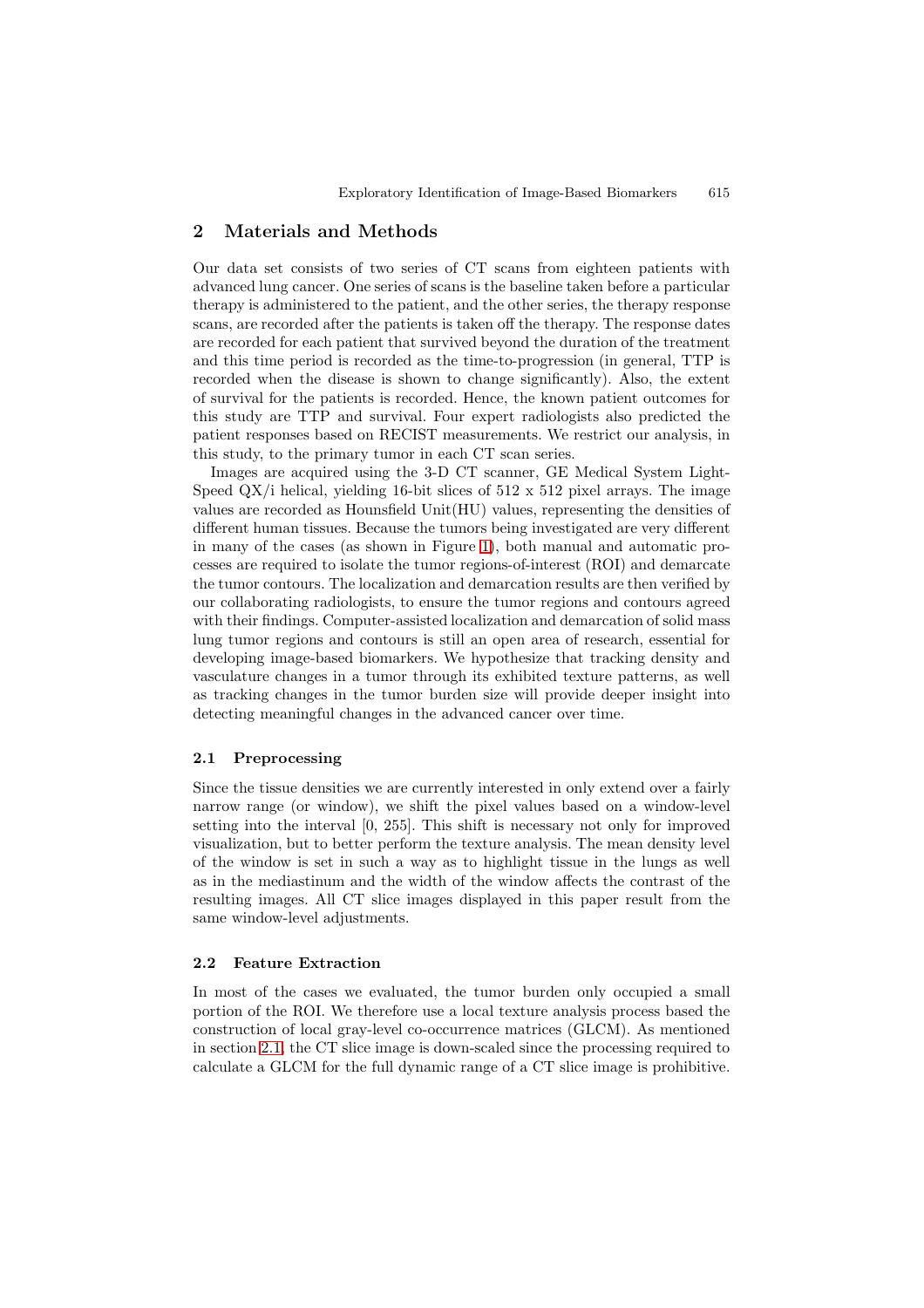#### 616 I. Nwogu and J.J. Corso



**Fig. 2.** Left: an example of an ROI indicating the tumor burden in 2D; center: the textured image (local energy) with the tumor mask applied; right: the input to the tumor signature

<span id="page-4-1"></span>The statistical measurements we use are homogeneity, correlation, contrast and energy as defined by Haralicks's texture approaches [\[8\]](#page-7-9), and implemented using the MATLAB Image Processing Toolbox.

Each ROI image is divided into overlapping 7x7 windows, the statistical texture values are computed on each window in four different directions and then averaged for rotational invariance. A mask of the specific tumor burden is then applied to the texture images resulting in texture representations of the tumor burden only. The tumor from each series therefore forms the input to the specific tumor signature. A signature is any variable length representation of a signal and is explained in more detail in section [2.3.](#page-4-0) Figure [2](#page-4-1) shows how the texture image of a tumor is obtained. The size features are obtained as pixel count of the tumors within the demarcation contours. The tumor annotations were provided/validated by the expert clinicians, and they currently represent our best estimates of the tumor burden.

#### <span id="page-4-0"></span>**2.3 Change Measurement Computation**

The Earth Mover's Distance is a metric function that measures the distance between two distributions [\[9\]](#page-7-10). EMD computes the minimal cost that must be paid in order to transform one distribution to the other. The EMD method is more robust than histogram matching techniques such as histogram intersection, the Kullback-Leibler divergence, Niblack quadratic-form distance and Kolmogorov-Smirnov distance, as shown by Rubner et al. in [\[9\]](#page-7-10). EMD operates on variable length representations (or signatures) and naturally allows for partial matching.

Our representative signature  $\{s_j = (m_j, w_{m_j})\}$  is a set of feature clusters where each cluster is represented by its mean  $\mathbf{m}_i$  and by  $w_{\mathbf{m}_i}$ , the fractional weight of that cluster. Our specific signature is made of histograms whose clusters are pre-determined by the binning size and whose weights are fractional values of the normalized histogram.

Given two signatures  $P = (\mathbf{p}_1, w_{\mathbf{p}_1}), \dots (\mathbf{p}_m, w_{\mathbf{p}_m})$  with m clusters and  $Q =$  $(\mathbf{q}_1, w_{\mathbf{q}_1})$ ,... $(\mathbf{q}_m, w_{\mathbf{q}_m})$  with n clusters; and  $\mathbf{D} = [d_{ij}]$  where  $d_{ij}$ the Euclidean distance between  $\mathbf{p}_i$  and  $\mathbf{q}_j$ . We want to find a flow  $\mathbf{F} = [f_{ij}]$  so that the cost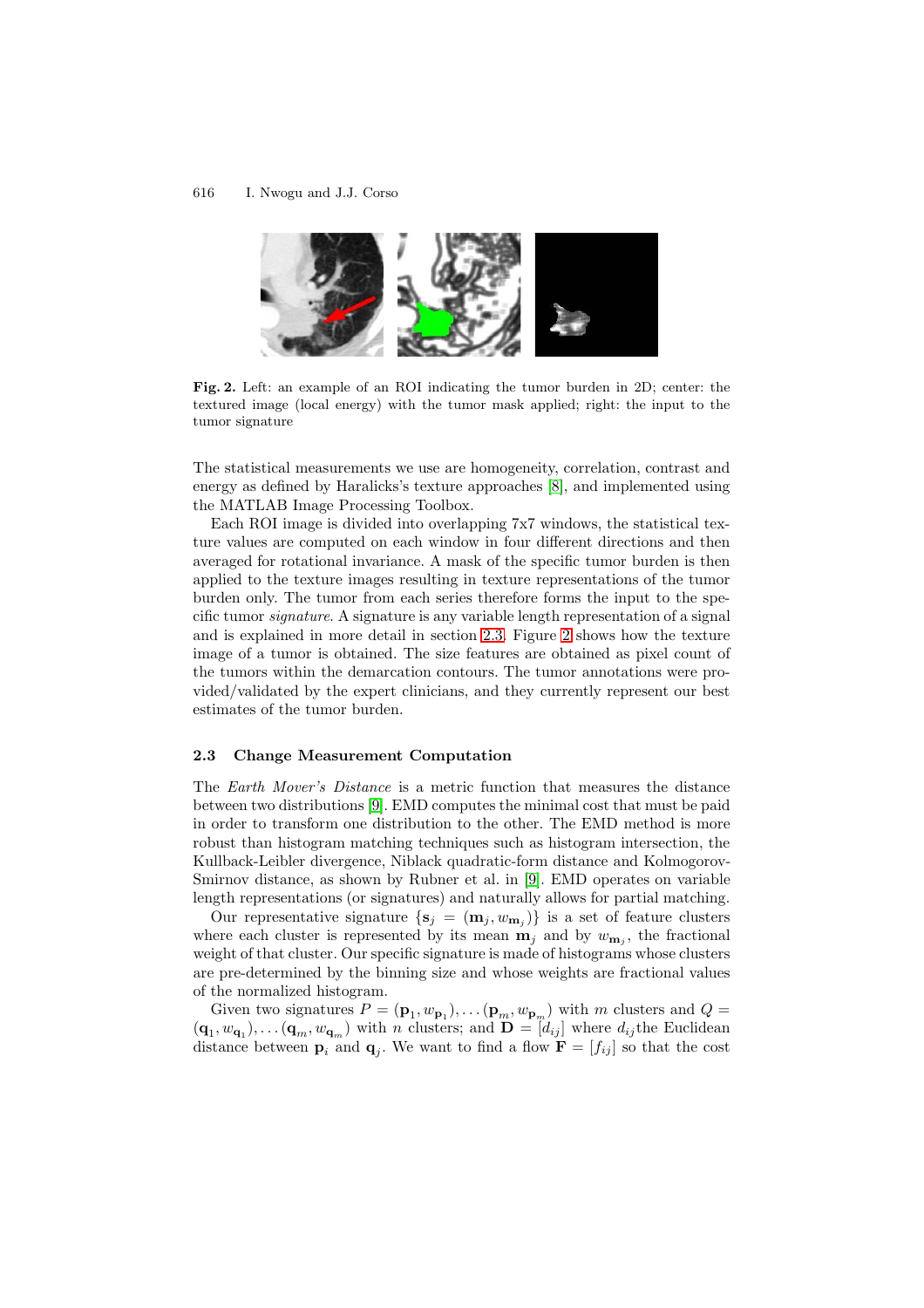equation [2](#page-5-1) can be minimized subject to a given set of constraints given in detail in [\[9\]](#page-7-10).

$$
WORK(P, Q, \mathbf{F}) = \sum_{i=1}^{m} \sum_{j=1}^{n} d_{ij} f_{ij}
$$
 (1)

<span id="page-5-1"></span>so that

$$
EMD(P, Q) = \frac{\sum_{i=1}^{m} \sum_{j=1}^{n} d_{ij} f_{ij}}{\sum_{i=1}^{m} \sum_{j=1}^{n} f_{ij}}
$$
(2)

Equation [2](#page-5-1) defines the earth movers distance as the resulting work normalized by the total flow computed.

At the end of this process, we have eight signatures for each patient, four from the baseline scan and four from the therapy response scan. The four signatures represent the four local texture features. The EMD is then computed for each pair of texture feature signatures (one from baseline, one from therapy response) to obtain the measures of local texture change. To compute size changes, we take the absolute difference between the tumor burden size at baseline and at therapy response and divide by the value at baseline, yielding a fractional size change value.

# <span id="page-5-0"></span>**3 Experimental Results**

In this section we provide some numerical indicators and qualitative analysis to demonstrate the usefulness of the features investigated as potential candidates for image-based biomarker feature measures. We display five scatter plots in



<span id="page-5-2"></span>Fig. 3. (a)-(d) show the scatter plots of TTP (y-axis) versus the earth mover's distance between the texture features of a tumor taken at two different periods - local contrast, local texture correlations, local texture homogeneity and local energy (x-axis). (e) shows the scatter plot of TTP versus the fractional change in 2D tumor size.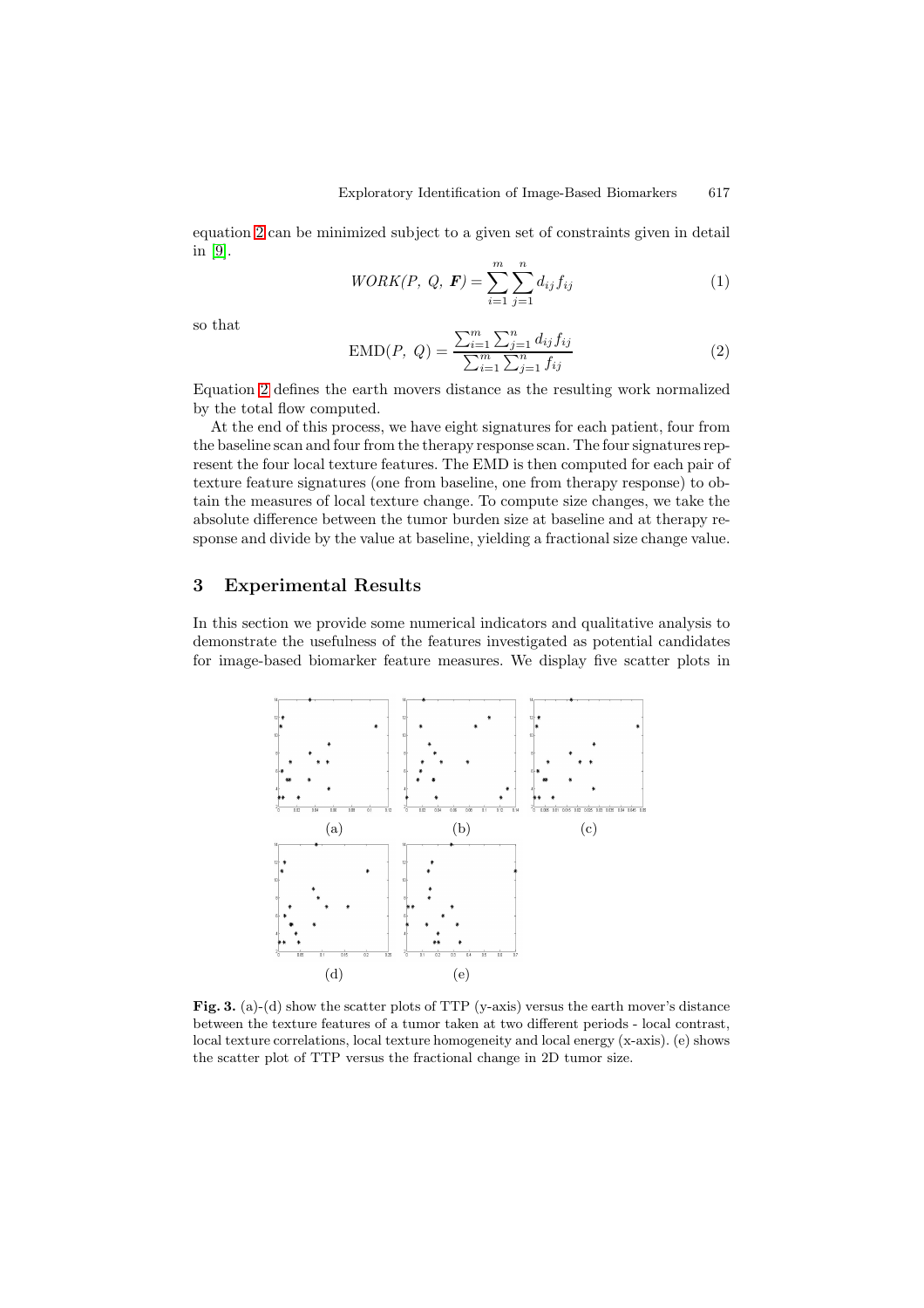#### 618 I. Nwogu and J.J. Corso

<span id="page-6-0"></span>**Table 1.** The first four rows display the correlation coefficients for TTP values and the feature distance measures between the two readings obtained at two different time periods for each tumor. The last row shows the correlation coefficient for TTP and the fractional change in the tumor size, for readings obtained at two different time periods.

| Feature change measure Low Medium High |        |        |  |
|----------------------------------------|--------|--------|--|
| EMD for local contrast                 |        | 0.3037 |  |
| EMD for local correlations 0.0817      |        |        |  |
| EMD for local homogeneity $0.2968$     |        |        |  |
| EMD for local energy                   |        | 0.3356 |  |
| Fractional change in size              | 0.1614 |        |  |

Figure [3](#page-5-2) to show the trend of the relationships between the measurements of feature changes (between baseline and therapy response times) and the patient outcomes, TTP. We also compute the correlation coefficients between the patient outcomes, TTP, and the feature changes to discover the degree of the linear relationship between them, and the resulting values are provided in Table [1.](#page-6-0)

#### **3.1 Observations**

From reviewing the qualitative results in Figure [3,](#page-5-2) there is clearly a positive trend between the changes in the texture measurements and disease progression, although the correlations are not very strong. As expected, our analysis show that size, the current measurement standard, might not be a very good indicator of disease progression when the cancer is in its advanced stages.

Based on our analysis, we also observed that the best feature for measuring change detection is the local energy measure, using the EMD metric, and all the other texture features perform better than the size change measurement. Lastly, we observed that the local contrast and local homogeneity exhibit very similar change patterns and we can further explore this relation in the future.

#### <span id="page-6-1"></span>**3.2 Issues with the Process**

Can TTP be reliably measured for advanced cancer? Using TTP as the primary patient outcomes measurement is very subjective as TTP values are only recorded when the clinicians believe that there is clear indication of disease progression. Different clinicians record TTP based on different criteria such as an increase in sum of tumor sizes, increase in pleural effusion (fluid in the lungs), enlargement of surrounding lymph nodes (different from the primary tumor), increase in the number of lesions present. In addition, TTP requires very careful follow-up.

Registration and delineation of the tumor are done on 2D slices limiting the spatial relationship measures between the pixels in a tumor, hence the texture and size feature measurements are not as accurate as they would be in a 3D model.